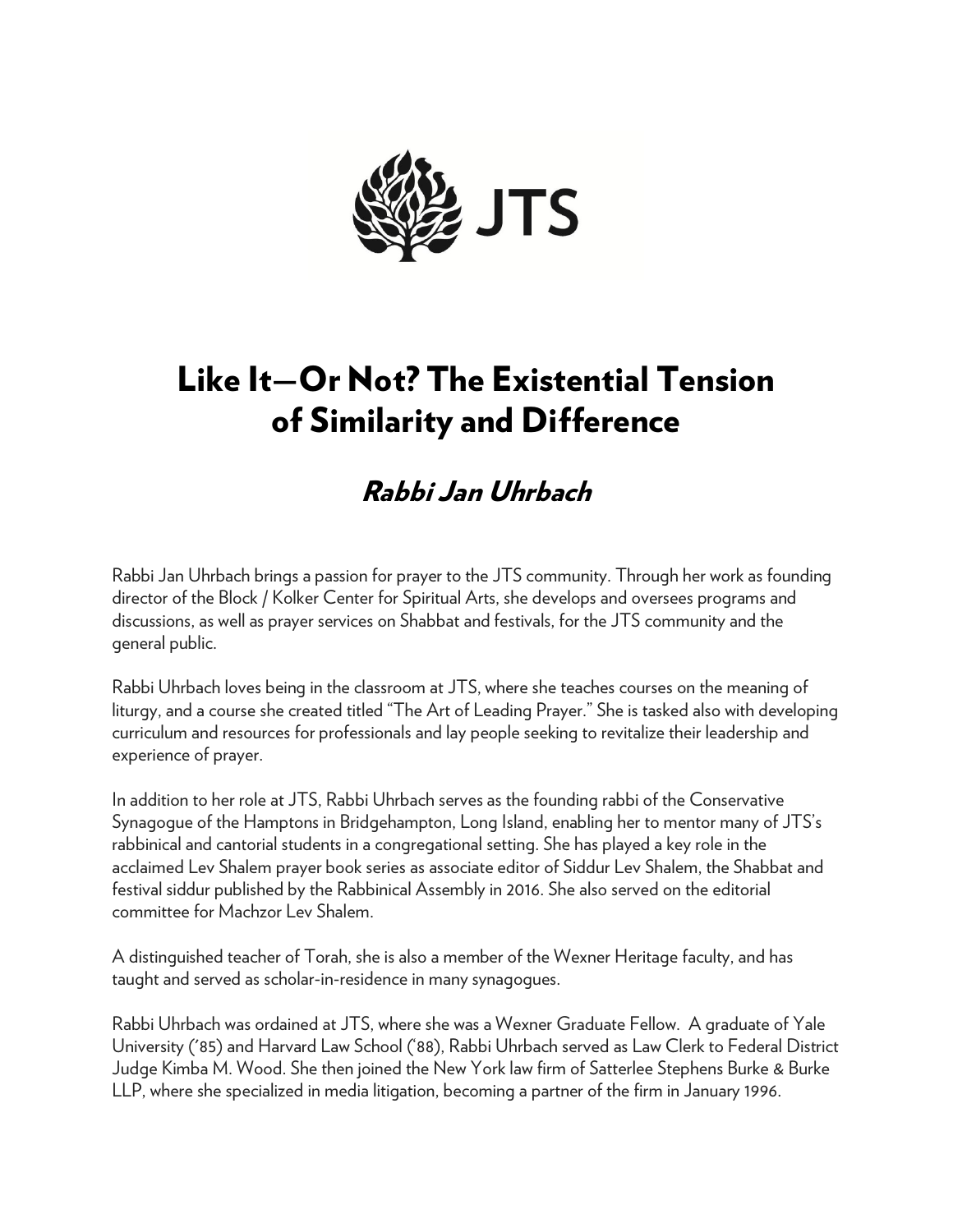ּ וַיִּאמֶר אֱלֹהִ֫ים נֵעֲשֶׂה אַדֵם בִּצַלְמֵנוּ כִּדְמוּתֵנוּ ... וַיִּבְרָ֫א אֱלֹהֶים | אֱת־הָאֲדָם בְּצֶלְמוֹ בְּצֵלֶם אֱלֹהֶים בָּרֵא אֹתְוֹ... God said, Let us make a Human in our likeness, like our image...

So God made the Human being in God's image - in the image of God, God created it (Gen. 1:26-27).

### 2. Genesis 5:3

ֹג וַיְחֵי אָדָ֫ם שְׁלֹשֵׁים וּמְאַתֹּ שָׁנָּ֔ה וַיְּוֹלֶד בִּדְמוּתָוֹ כְּצַלְמֶוֹ... Adam lived 130 years and he had a child in his likeness, like his image

# 3. Sanhedrin 37a

לפיכך נברא אדם יחידי ... ולהגיד גדולתו של הקדוש ברוך הוא, שאדם טובע כמה מטבעות בחותם אחד ־ כולן דומין זה לזה, ומלך מלכי המלכים הקדוש ברוך הוא טבע כל אדם בחותמו של אדם הראשון ־ ואין אחד מהן דומה לחבירו. לפיכך כל אחד ואחד חייב לומר : בשבילי נברא<br>העולם.

For this reason was man created alone (perhaps also tr. singularly)... To proclaim the greatness of the Holy Blessed One: for if a person strikes many coins from one mold, they all resemble one another, but the Supreme Sovereign of Sovereigns, the Holy Blessed One, fashioned every person in the stamp of the first human, and yet not one of them resembles his fellow. Therefore every single person is obliged to say: the world was created for my sake.

# 4. Amos Oz and Fania Oz-Salzberger, *Jews and Words*, pp. 179-80, 187-88

The main intent of this passage [Sanhedrin 37a], in line with the first meaning, is to urge the utter necessity of personal responsibility over the lives of others. Every human being is a unique version of original Man, individually stamped in the image of God. Only the wicked look on at other people's woes and say, "What does this trouble have to do with us?" The rest of us understand, in the words of the Bible-minded English poet John Donne, that no man is an island.

But note the Mishnaic reflection on the matter of human diversity. This is a bonus insight, extending beyond the asserted importance of every soul. In principle, one could have argued for the sanctity of each human life even if we were all essentially uniform, all resembling Adam like peas in a pod or coins in a mint. So the Mishnah has something further to tell us: every soul is "a full world,' and every such world is different from all others.

This is not Western individualism but Jewish individuation. The single person is not weightier than the group, nor the "I" more important than the "you" or the "we." Instead every one of us must be infinitely important to the others and to the collective, because we are each a unique variant God's image. Or, if you are secular and claim this legacy, we are each a singular chunk of humanity. Unrepeatable, irrplaceable, and part of a whole.. . . .

Of course, community is of tremendous importance. The Jewish individual is defined by others, even as he or she disputes and quarrels with them. And also defined by the laws, even if he or she chooses to appeal against them, rebel against them, or flatly ignore them. As long as we still have our common words, we are a community. And community has been a natural mode of Jewish existence from Jacob's bustling tents to today's reawakening kibbutzim. Even Tel Aviv, crowded with highly individualistic self-seekers, is more intimate and familiar and publicvoiced than any other big city we know.

No man is an island, wrote the great Donne. The novelist among us adds: true, no man is an island, but we are all peninsulas. Partially on our own, surrounded by the dark waters, and partially linked to a continent, to other peninsulas, to the plural noun.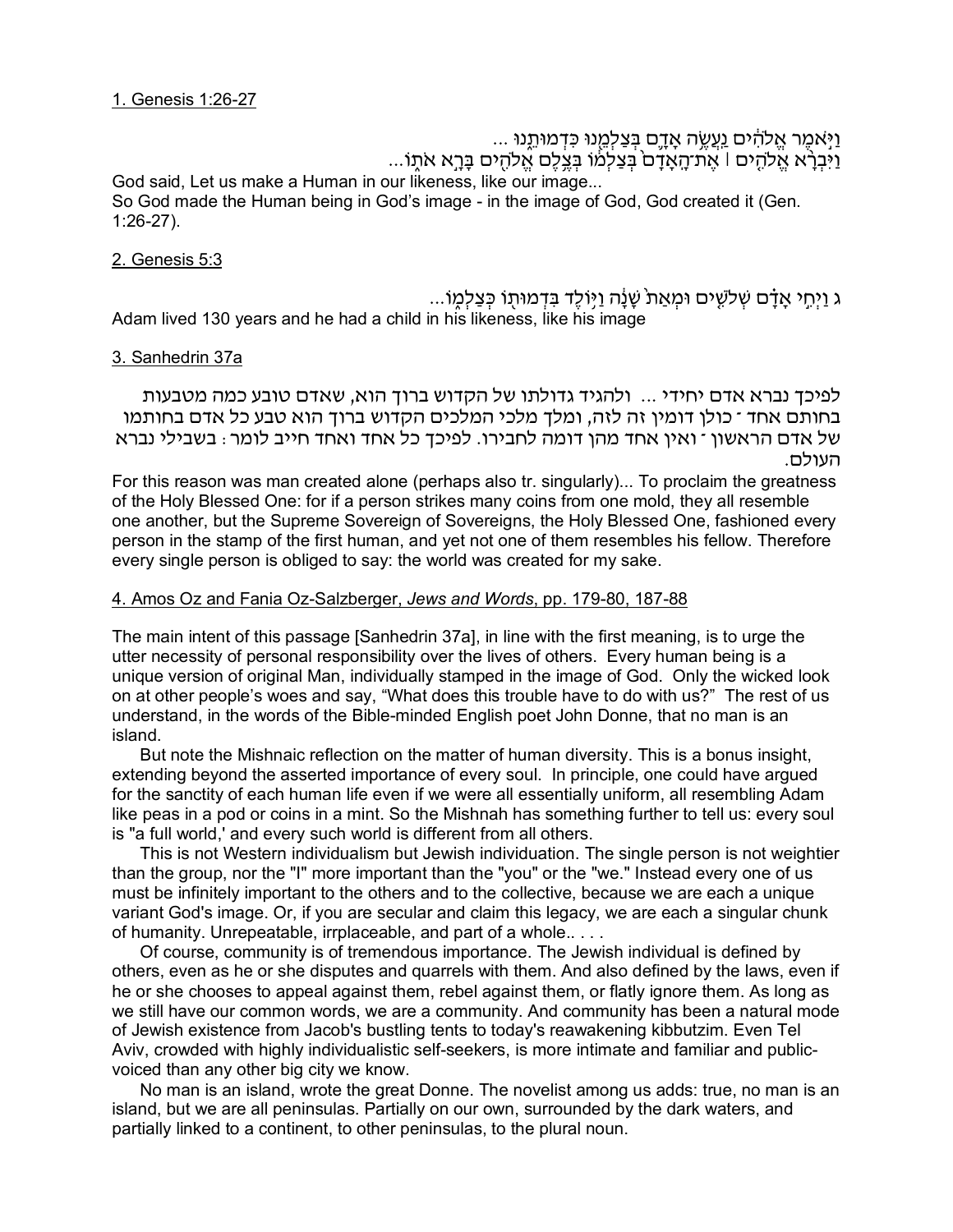## 5. Adin Steinsaltz, The Thirteen Petalled Rose (Basic Books Inc., 1980), pp. 147-49

Here we have what is perhaps the second paradox of the search for self, **that only by ceasing to see oneself as a supremely independent essence can one say with all sincerity, This is where I am.** It is the self-obliterating view of oneself that provides the true basis of all existence, that makes possible a firm grasp of the truth of reality. For then the circumscribing immensities of existence take shape in one's understanding, and it becomes apparent that one is a part of them.

...[W]ithin this great circle, which includes all the levels of man, each person can discover the special lines of his own direction -- which again, are not simply random points in reality but are the expressions of his individual personality, the shape of his soul. Because even when all the souls flow in and out of the same primal source, and all similarly aspire to reach out and grow and return to this source, even then, the way of every soul -- for all it has in common with and resembles all the others -- is unique unto itself and justifies its separate existence. Myriads of sparks reflect the primal light, everyone of them with its own situation and its own set of circumstances.

### 6. Jonathan Sacks, To Heal a Fractured World, p 100

Peace is a paradox. Many religions and cultures praise it and decry conflict and war, yet they engage in war and often find themselves in conflict. In war, even ordinary people become heroes. In pursuit of peace, even heroes are often afraid to take the risk. Those who show courage in the heat of battle are celebrated. Those who take risks for peace are all too often assassinated...

**The reason is that peace can come to seem to be a kind of betrayal. It involves compromise and settling forless than one would like. It has none of the purity and clarity of war, in which the issues -- self-defence, national honour, patriotism, pride -- are unambiguous and compelling. War speaks to our most fundamental sense of identity: there is an 'us' and a 'them', there are enemies and friends, and there is no possibility of confusing the two. When enemies shake hands, who is now the 'us' and who the 'them'? Peace involves a profound crisis of identity. The boundaries of self and other, friend and foe, must be redrawn.** 

## 7. Leviticus 19:17-18

ּלְא־תִשְׂנֵא אֱת־אָחֶיךָ בִּלְבָבֵךְ הוֹכֵחַ תּוֹכִּיחַ אֱת־עֲמִיתֵד וְלְא־תִשֶּׂא עָלָיו חֵטְא ֿי, לְא־תִקָּים וְלְא־תִטֹּרֹ אֶת־בְּנֵי עַמֶּֽךָ **וְאֲהַבְתָּ לְרֵעֵךְ כָּמְוֹךָ** אֲנֵי יְיָ

You shall not hate your kinsfolk in your heart. Reprove your kinsman but incur not guilt because of him. You shall not take vengeance or bear a grudge against your countrymen. **Love your fellow as yourself.** I am Adonai.

### 8. Leviticus 19:33-34

וְכֵי־יַגְוּר אִתְּדֵּ גֵּר בְּאַרְצְכֵם לָא תוֹנוּ אֹתְוֹ : כְּאֵזְרֵח מְכֶּם ْיָהְיָ֫ה לַכֶּׁם הַגֵּר l הַגֵּר אִתְּבֶם **וְאֲהַבְתָּ לֹוֹ כָּמ֔ וֹ�** כִּ ֽ י־גֵרִ ֥ ים הֱ יִיתֶ ֖ ם בְּ אֶ ֣ רֶ ץ מִ צְ רָ ֑יִם אֲ נִ ֖י יְיָ ֥ אֱ �ֽ הֵ יכֶ ֽ ם:

When a stranger resides with you in your land, you shall not wrong him. The stranger who resides with you shall be to you as one of your citizens; **you shall love him as yourself,** for you were strangers in the land of Egypt. I Adonai am your God.